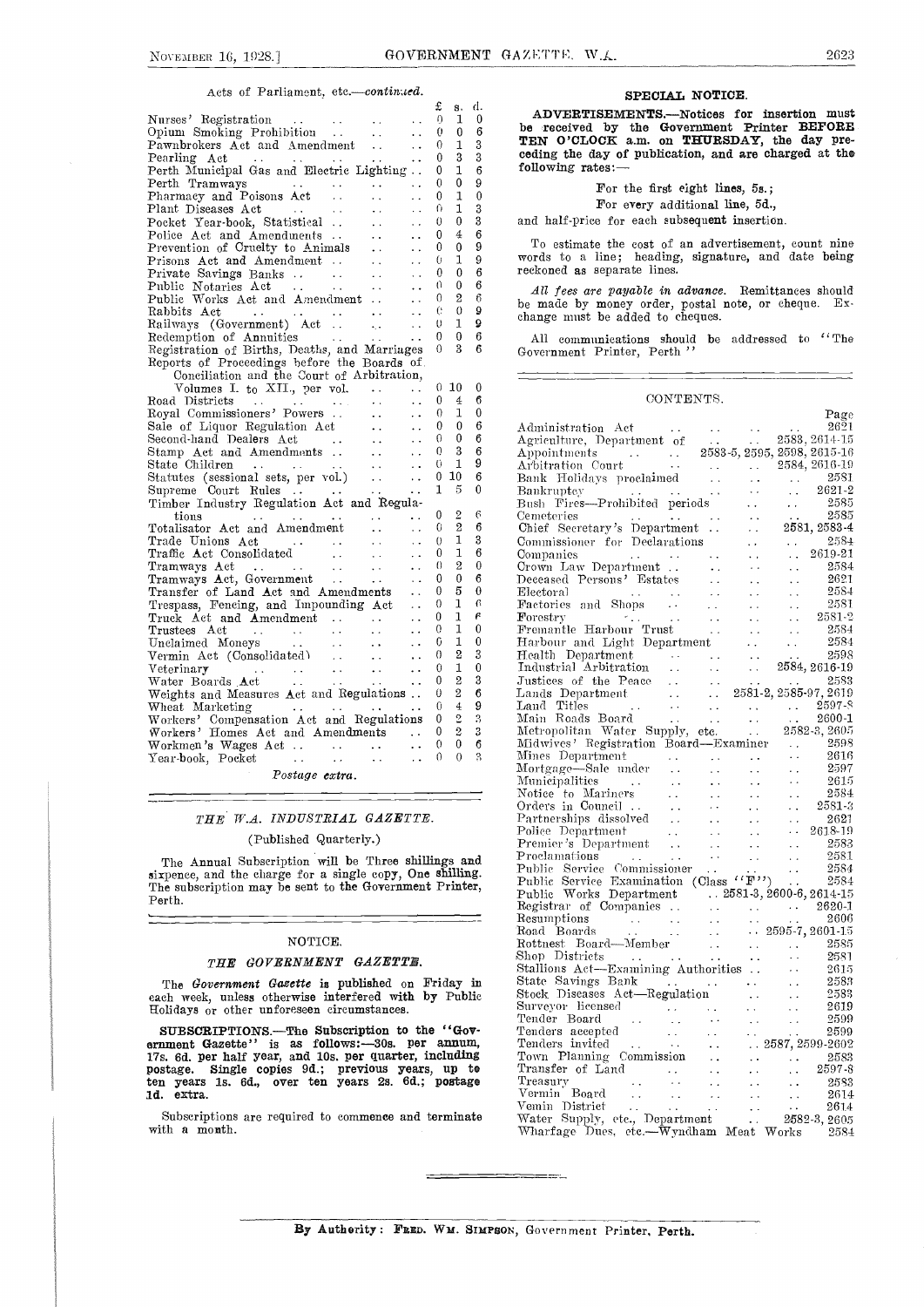

# Government Gazette

## PERTH, FRIDAY, 16 NOVEMBER 1928 No. 57

© STATE OF WESTERN AUSTRALIA

### **CONTENTS**

Administration Act Agriculture, Department of Appointments Arbitration Court Bank Holidays proclaimed Bankruptcy Bush Fires—Prohibited periods Cemeteries Chief Secretary's Department Commissioner for Declarations Companies Crown Law Department Deceased Persons' Estates Electoral Factories and Shops Forestry Fremantle Harbour Trust Harbour and Light Department Health Department Industrial Arbitration Justices of the Peace Lands Department Land Titles Main Roads Board Metropolitan Water Supply, etc. Midwives' Registration Board—Examiner Mines Department Mortgage—Sale under Municipalities Notice to Mariners Orders in Council Partnerships dissolved Police Department Premier's Department Proclamations Public Service Commissioner Public Service Examination (Class "F") Public Works Department Registrar of Companies Resumptions Road Boards